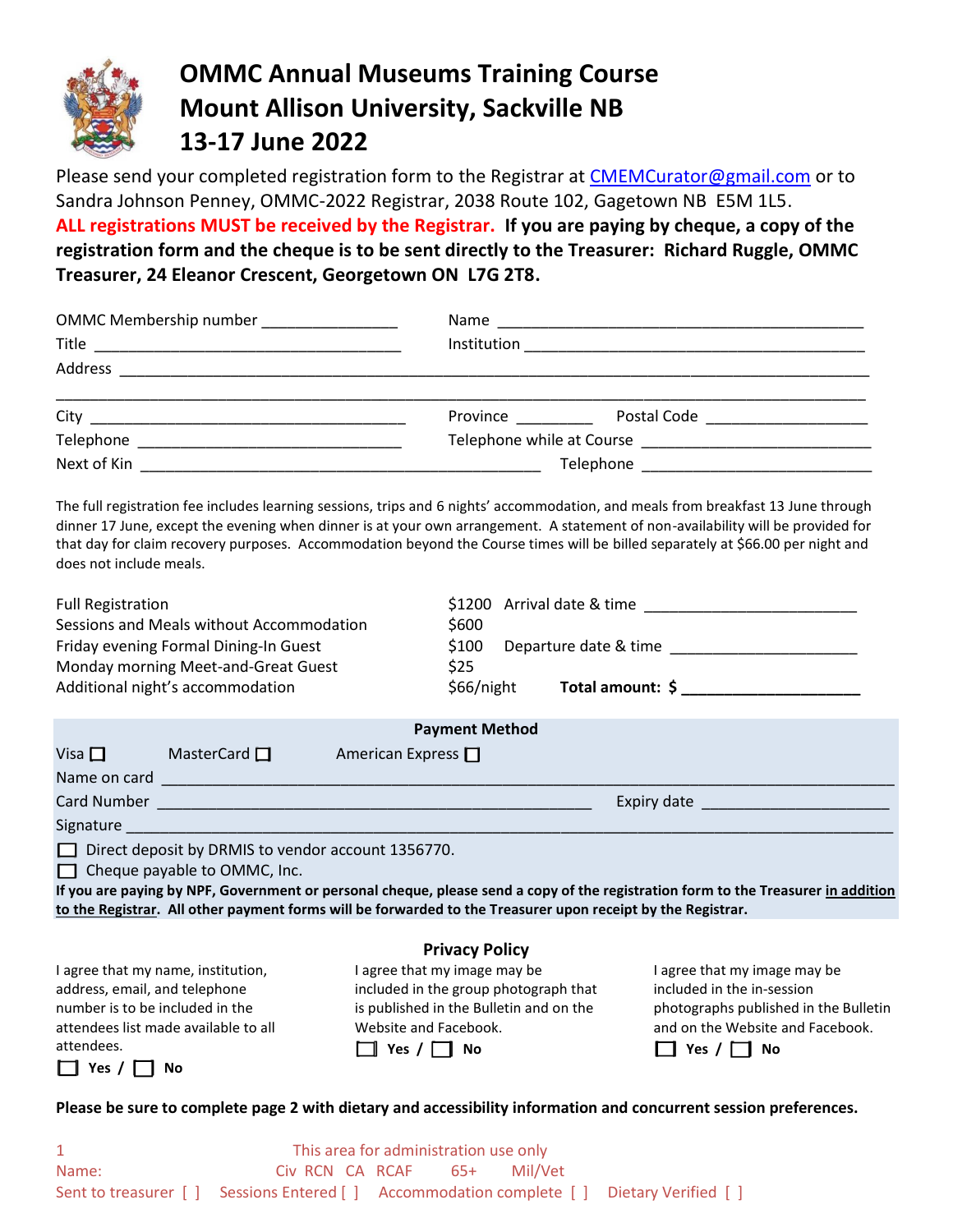#### **Shared Accommodation:**

If you are requesting shared accommodation, please name the person you will be sharing accommodation with **and ensure that they also list you as their shared accommodation partner. If they do not match, the shared accommodation will not be reserved**: \_\_\_\_\_\_\_\_\_\_\_\_\_\_\_\_\_\_\_\_\_\_\_\_\_\_\_\_\_\_\_\_\_\_\_\_\_\_\_\_\_\_\_\_\_\_\_\_\_\_\_\_\_\_\_\_\_\_\_\_\_\_\_\_\_

**The following information is confidential and required to ensure that your dietary, health, and accessibility needs are met. We will provide the catering staff with numbers of particular restrictions and your Dining-In meal will be designated as especially for you:** 

Please list any environmental allergies/sensitivities we should know about: \_\_\_\_\_\_\_\_\_\_\_\_\_\_\_\_\_\_\_\_\_\_\_\_\_\_\_\_\_\_\_\_\_\_

|                                                                                                                     | Please list food allergies: Law and the state of the state of the state of the state of the state of the state of the state of the state of the state of the state of the state of the state of the state of the state of the |                                                                                                                   |                                                                                       |  |  |
|---------------------------------------------------------------------------------------------------------------------|-------------------------------------------------------------------------------------------------------------------------------------------------------------------------------------------------------------------------------|-------------------------------------------------------------------------------------------------------------------|---------------------------------------------------------------------------------------|--|--|
| Please "X" all that apply:<br>Vegetarian $\Box$                                                                     | Halal $\Box$                                                                                                                                                                                                                  | Gluten Free $\Box$                                                                                                | Diabetic $\Box$                                                                       |  |  |
| Vegan $\Box$                                                                                                        | Kosher $\square$                                                                                                                                                                                                              | Lactose / Dairy free $\Box$                                                                                       | Low salt $\Box$                                                                       |  |  |
|                                                                                                                     |                                                                                                                                                                                                                               |                                                                                                                   |                                                                                       |  |  |
|                                                                                                                     | Are you able to walk up to 500 m and use stairs? $\Box$ Yes / $\Box$ No                                                                                                                                                       | (if no, transportation will be arranged between Windsor Hall and the Dining-In venue and elsewhere as needed)     |                                                                                       |  |  |
|                                                                                                                     |                                                                                                                                                                                                                               | Do you require physically accessible accommodation (barrier free washroom/no stairs, etc?) $\Box$ Yes / $\Box$ No |                                                                                       |  |  |
| Are you 65+<br>□ Yes □ No                                                                                           | For planning admission to off-site activities, please indicate:                                                                                                                                                               | Are you are a serving or retired Military member $\Box$ Yes $\Box$ No                                             |                                                                                       |  |  |
| <b>Concurrent Sessions Preferences:</b>                                                                             |                                                                                                                                                                                                                               | <b>Monday and Friday:</b>                                                                                         |                                                                                       |  |  |
| $\Box$ I will be attending the DND-specific sessions                                                                |                                                                                                                                                                                                                               | $\Box$ I will be attending the Non-DND sessions                                                                   |                                                                                       |  |  |
|                                                                                                                     |                                                                                                                                                                                                                               | Tuesday: (please check preferred session for each time)                                                           |                                                                                       |  |  |
| 0900<br>$\Box$ Hidden Dangers in the collection (Sandra Johnson<br>Penney)<br>$\Box$ War Photography (Sarah Hart)   |                                                                                                                                                                                                                               | 1300<br>Thomas Daley)                                                                                             | $\Box$ Valour Canada (Aaron Curtis)<br>First Person Interpretation (Shawn McCartney & |  |  |
| 1000<br>Use of Artefact Firearms (Shae Jones)<br>Dealing with Difficult Requests - Round Table<br><b>Discussion</b> |                                                                                                                                                                                                                               |                                                                                                                   |                                                                                       |  |  |
| $\overline{2}$<br>Name:<br>Sent to treasurer [ ]                                                                    | This area for administration use only<br>Civ RCN CA RCAF<br>Sessions Entered [ ] Accommodation complete [ ]                                                                                                                   | $65+$<br>Mil/Vet<br>Dietary Verified [ ]                                                                          |                                                                                       |  |  |